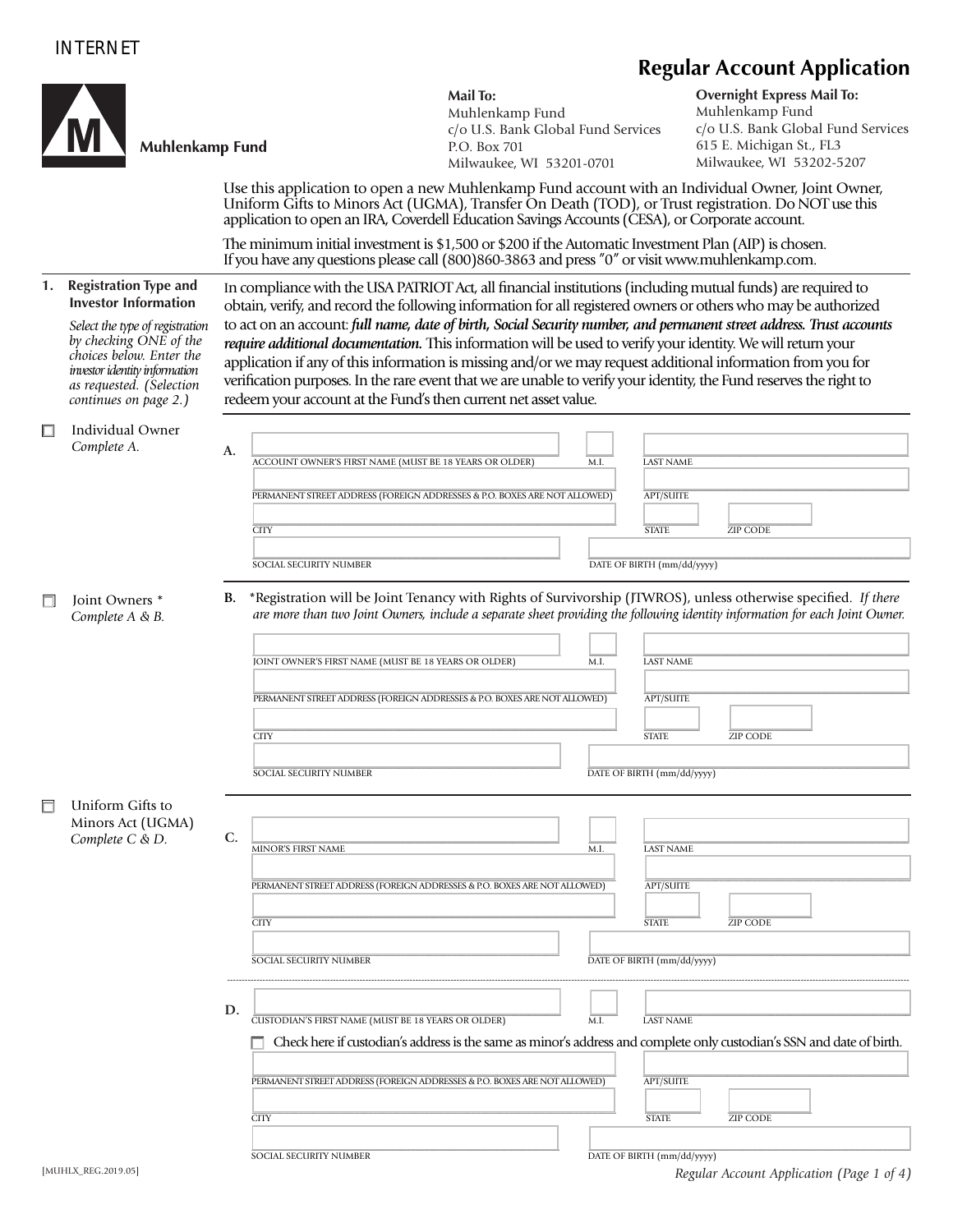| 1.     | <b>Registration Type and</b><br><b>Investor Information</b><br>(Continued)                                                                        | Е.          | ** TOD Registration is subject to the Securities Transfer Association (STA) TOD rules except as altered, modified, or<br>supplemented by Muhlenkamp Fund or its transfer agent. (Rules governing TOD registration available upon request.)<br>Only accounts registered to Individual Owners or Joint Tenants may designate a TOD beneficiary. By establishing this account,<br>I/we agree, for myself/ourselves, my/our heirs, assigns, successors, executors, and administrators, at all times to indemnify<br>and hold harmless Muhlenkamp Fund, its transfer agent, and any officers, directors, employees, or agents of these entities<br>from and against any and all claims, liabilities, damages, actions, and expenses arising directly or indirectly out of or<br>resulting from the transfer or payment of the balance in this account to this newly designated beneficiary. If there are<br>additional TOD beneficiaries, include a separate sheet providing the following identity information for each one. |  |                   |                            |                                                             |  |  |  |  |
|--------|---------------------------------------------------------------------------------------------------------------------------------------------------|-------------|--------------------------------------------------------------------------------------------------------------------------------------------------------------------------------------------------------------------------------------------------------------------------------------------------------------------------------------------------------------------------------------------------------------------------------------------------------------------------------------------------------------------------------------------------------------------------------------------------------------------------------------------------------------------------------------------------------------------------------------------------------------------------------------------------------------------------------------------------------------------------------------------------------------------------------------------------------------------------------------------------------------------------|--|-------------------|----------------------------|-------------------------------------------------------------|--|--|--|--|
| □      | Individual Owner with                                                                                                                             |             |                                                                                                                                                                                                                                                                                                                                                                                                                                                                                                                                                                                                                                                                                                                                                                                                                                                                                                                                                                                                                          |  |                   |                            |                                                             |  |  |  |  |
|        | Transfer on Death                                                                                                                                 |             | TOD BENEFICIARY'S FIRST NAME OR NAME OF ENTITY                                                                                                                                                                                                                                                                                                                                                                                                                                                                                                                                                                                                                                                                                                                                                                                                                                                                                                                                                                           |  | M.I.              | <b>LAST NAME</b>           |                                                             |  |  |  |  |
|        | (TOD)** Beneficiary<br>Complete A & E                                                                                                             |             | PERMANENT STREET ADDRESS                                                                                                                                                                                                                                                                                                                                                                                                                                                                                                                                                                                                                                                                                                                                                                                                                                                                                                                                                                                                 |  |                   | <b>APT/SUITE</b>           |                                                             |  |  |  |  |
|        |                                                                                                                                                   |             |                                                                                                                                                                                                                                                                                                                                                                                                                                                                                                                                                                                                                                                                                                                                                                                                                                                                                                                                                                                                                          |  |                   |                            |                                                             |  |  |  |  |
| $\Box$ | Joint Tenancy with                                                                                                                                |             | <b>CITY</b>                                                                                                                                                                                                                                                                                                                                                                                                                                                                                                                                                                                                                                                                                                                                                                                                                                                                                                                                                                                                              |  |                   | <b>STATE</b>               | ZIP CODE                                                    |  |  |  |  |
|        | Rights of Survivorship<br>with Transfer on Death<br>(TOD)** Beneficiary<br>Complete A, B, & E.                                                    |             | SOCIAL SECURITY NUMBER                                                                                                                                                                                                                                                                                                                                                                                                                                                                                                                                                                                                                                                                                                                                                                                                                                                                                                                                                                                                   |  |                   | DATE OF BIRTH (mm/dd/yyyy) |                                                             |  |  |  |  |
|        |                                                                                                                                                   |             |                                                                                                                                                                                                                                                                                                                                                                                                                                                                                                                                                                                                                                                                                                                                                                                                                                                                                                                                                                                                                          |  |                   |                            |                                                             |  |  |  |  |
|        |                                                                                                                                                   |             | RELATIONSHIP TO ACCOUNT OWNER                                                                                                                                                                                                                                                                                                                                                                                                                                                                                                                                                                                                                                                                                                                                                                                                                                                                                                                                                                                            |  |                   |                            | PERCENTAGE (%) (THE SUM OF THE PERCENTAGES MUST EQUAL 100%) |  |  |  |  |
|        |                                                                                                                                                   |             | CUSTODIAN IF BENEFICIARY IS A MINOR (CUSTODIAN FOR MINOR MAY NOT BE THE SAME INDIVIDUAL AS THE ACCOUNT OWNER OR JT OWNER.)                                                                                                                                                                                                                                                                                                                                                                                                                                                                                                                                                                                                                                                                                                                                                                                                                                                                                               |  |                   |                            |                                                             |  |  |  |  |
|        |                                                                                                                                                   |             | Spousal Consent: (Complete only if required by your state's law.) If you name someone other than or in addition to your spouse<br>as TOD beneficiary and reside in a community or marital property state, including AZ, CA, ID, LA, NV, NM, TX, WA, and WI,<br>your spouse must consent by signing below. Please consult your own legal adviser.                                                                                                                                                                                                                                                                                                                                                                                                                                                                                                                                                                                                                                                                         |  |                   |                            |                                                             |  |  |  |  |
|        |                                                                                                                                                   |             | Please sign here after printing form.                                                                                                                                                                                                                                                                                                                                                                                                                                                                                                                                                                                                                                                                                                                                                                                                                                                                                                                                                                                    |  |                   |                            | Have witness sign if required.                              |  |  |  |  |
|        |                                                                                                                                                   |             | <b>SIGNATURE OF SPOUSE</b>                                                                                                                                                                                                                                                                                                                                                                                                                                                                                                                                                                                                                                                                                                                                                                                                                                                                                                                                                                                               |  | DATE (mm/dd/yyyy) |                            | <b>SIGNATURE OF WITNESS</b>                                 |  |  |  |  |
|        |                                                                                                                                                   |             | identity information for each one. (Certification of Trust Form available upon request.)<br>NAME OF TRUST<br>TAX IDENTIFICATION NUMBER (TIN) OF TRUST                                                                                                                                                                                                                                                                                                                                                                                                                                                                                                                                                                                                                                                                                                                                                                                                                                                                    |  |                   | DATE OF TRUST (mm/dd/yyyy) |                                                             |  |  |  |  |
|        |                                                                                                                                                   |             | NAME OF TRUSTEE(S)                                                                                                                                                                                                                                                                                                                                                                                                                                                                                                                                                                                                                                                                                                                                                                                                                                                                                                                                                                                                       |  |                   |                            |                                                             |  |  |  |  |
|        |                                                                                                                                                   |             |                                                                                                                                                                                                                                                                                                                                                                                                                                                                                                                                                                                                                                                                                                                                                                                                                                                                                                                                                                                                                          |  |                   |                            |                                                             |  |  |  |  |
|        |                                                                                                                                                   |             | TRUSTEE'S PERMANENT STREET ADDRESS (P.O. BOX IS NOT SUFFICIENT)                                                                                                                                                                                                                                                                                                                                                                                                                                                                                                                                                                                                                                                                                                                                                                                                                                                                                                                                                          |  |                   | <b>APT/SUITE</b>           |                                                             |  |  |  |  |
|        |                                                                                                                                                   |             | <b>CITY</b>                                                                                                                                                                                                                                                                                                                                                                                                                                                                                                                                                                                                                                                                                                                                                                                                                                                                                                                                                                                                              |  |                   | <b>STATE</b>               | ZIP CODE                                                    |  |  |  |  |
|        |                                                                                                                                                   |             |                                                                                                                                                                                                                                                                                                                                                                                                                                                                                                                                                                                                                                                                                                                                                                                                                                                                                                                                                                                                                          |  |                   |                            |                                                             |  |  |  |  |
|        |                                                                                                                                                   |             | TRUSTEE'S SOCIAL SECURITY NUMBER                                                                                                                                                                                                                                                                                                                                                                                                                                                                                                                                                                                                                                                                                                                                                                                                                                                                                                                                                                                         |  |                   |                            | TRUSTEE'S DATE OF BIRTH (mm/dd/yyyy)                        |  |  |  |  |
| 2.     | <b>Mailing Address</b>                                                                                                                            |             |                                                                                                                                                                                                                                                                                                                                                                                                                                                                                                                                                                                                                                                                                                                                                                                                                                                                                                                                                                                                                          |  |                   |                            |                                                             |  |  |  |  |
|        | Please indicate the primary<br>address to be used as the<br>Address of Record for all<br>statements, checks, and<br>required mailings. (Addresses |             | STREET ADDRESS OR P.O. BOX (FOREIGN ADDRESSES ARE NOT ALLOWED)                                                                                                                                                                                                                                                                                                                                                                                                                                                                                                                                                                                                                                                                                                                                                                                                                                                                                                                                                           |  | <b>APT/SUITE</b>  |                            |                                                             |  |  |  |  |
|        |                                                                                                                                                   | <b>CITY</b> |                                                                                                                                                                                                                                                                                                                                                                                                                                                                                                                                                                                                                                                                                                                                                                                                                                                                                                                                                                                                                          |  | <b>STATE</b>      |                            | ZIP CODE                                                    |  |  |  |  |
|        |                                                                                                                                                   |             |                                                                                                                                                                                                                                                                                                                                                                                                                                                                                                                                                                                                                                                                                                                                                                                                                                                                                                                                                                                                                          |  |                   |                            |                                                             |  |  |  |  |
|        | requested in Section 1. are<br>for identity purposes only.)                                                                                       |             | <b>HOME PHONE NUMBER</b><br><b>BUSINESS PHONE NUMBER</b>                                                                                                                                                                                                                                                                                                                                                                                                                                                                                                                                                                                                                                                                                                                                                                                                                                                                                                                                                                 |  |                   |                            |                                                             |  |  |  |  |
|        |                                                                                                                                                   |             |                                                                                                                                                                                                                                                                                                                                                                                                                                                                                                                                                                                                                                                                                                                                                                                                                                                                                                                                                                                                                          |  |                   |                            |                                                             |  |  |  |  |
| 3.     |                                                                                                                                                   |             | EMAIL ADDRESS (INCLUDE IF YOU WISH TO RECEIVE PERIODIC MAILINGS ELECTRONICALLY)                                                                                                                                                                                                                                                                                                                                                                                                                                                                                                                                                                                                                                                                                                                                                                                                                                                                                                                                          |  |                   |                            |                                                             |  |  |  |  |
|        | <b>Duplicate Statements</b>                                                                                                                       |             |                                                                                                                                                                                                                                                                                                                                                                                                                                                                                                                                                                                                                                                                                                                                                                                                                                                                                                                                                                                                                          |  |                   |                            |                                                             |  |  |  |  |
|        | (Optional)                                                                                                                                        |             | COMPANY NAME (IF APPLICABLE)                                                                                                                                                                                                                                                                                                                                                                                                                                                                                                                                                                                                                                                                                                                                                                                                                                                                                                                                                                                             |  |                   |                            |                                                             |  |  |  |  |
|        | Complete only if you wish<br>someone, in addition to                                                                                              |             |                                                                                                                                                                                                                                                                                                                                                                                                                                                                                                                                                                                                                                                                                                                                                                                                                                                                                                                                                                                                                          |  |                   |                            |                                                             |  |  |  |  |
|        | the account owner(s), to                                                                                                                          |             | M.I.<br><b>FIRST NAME</b>                                                                                                                                                                                                                                                                                                                                                                                                                                                                                                                                                                                                                                                                                                                                                                                                                                                                                                                                                                                                |  |                   | <b>LAST NAME</b>           |                                                             |  |  |  |  |
|        | receive duplicate statements.                                                                                                                     |             | <b>STREET ADDRESS</b>                                                                                                                                                                                                                                                                                                                                                                                                                                                                                                                                                                                                                                                                                                                                                                                                                                                                                                                                                                                                    |  | <b>APT/SUITE</b>  |                            |                                                             |  |  |  |  |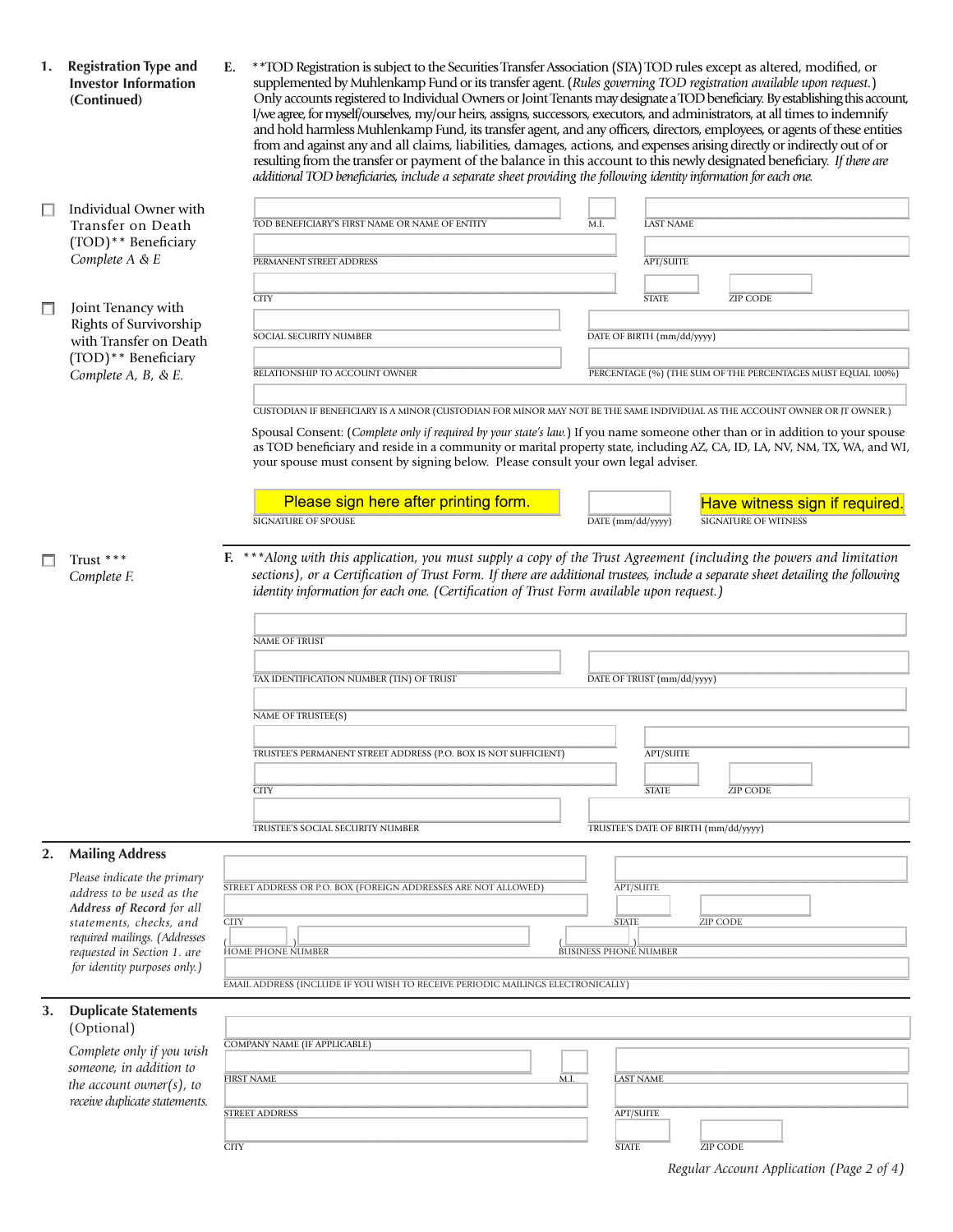| 4. | <b>Initial Investment</b>                                                                                                                                                 | Please indicate how you will be opening your account by checking ONE of the following and include the amount of the<br><i>initial investment:</i>                                                                                                                                                                                                                                                                                                                                                                                                                                                           |  |  |  |  |
|----|---------------------------------------------------------------------------------------------------------------------------------------------------------------------------|-------------------------------------------------------------------------------------------------------------------------------------------------------------------------------------------------------------------------------------------------------------------------------------------------------------------------------------------------------------------------------------------------------------------------------------------------------------------------------------------------------------------------------------------------------------------------------------------------------------|--|--|--|--|
|    | $Minimum = $1,500$<br>or<br>\$200 if the Automatic<br>Investment Plan (AIP)<br>is chosen.                                                                                 | Check - A check payable to Muhlenkamp Fund is enclosed in the amount of \$<br>Note: All checks must be in U.S. Dollars drawn on a domestic bank. The Fund will not accept payment in cash or money<br>orders. The Fund does not accept post dated checks or any conditional order or payment. To prevent check fraud, the Fund<br>will not accept third party checks, Treasury checks, credit card checks, traveler's checks or starter checks for the purchase of shares.                                                                                                                                  |  |  |  |  |
|    |                                                                                                                                                                           | Wire*- A wire transfer will be sent in the amount of $\phi$<br>Note: A completed application is required in advance of a wire transfer.                                                                                                                                                                                                                                                                                                                                                                                                                                                                     |  |  |  |  |
|    |                                                                                                                                                                           | Transfer*-A letter of instruction is included with this application, as well as the necessary signature guarantees<br>and documentation needed to transfer shares to this new account.                                                                                                                                                                                                                                                                                                                                                                                                                      |  |  |  |  |
|    |                                                                                                                                                                           | *Call (800)860-3863 and press "0" to receive further instructions.                                                                                                                                                                                                                                                                                                                                                                                                                                                                                                                                          |  |  |  |  |
| 5. | <b>Automatic Investment</b><br>Plan (Optional)                                                                                                                            | The AIP allows you to automatically have funds transferred from your bank checking or savings account into your<br>Muhlenkamp Fund account on a regular basis. There is a fee if the automatic purchase cannot be made (assessed by redeeming<br>shares from your account). Participation in the plan will be terminated upon redemption of all shares.                                                                                                                                                                                                                                                     |  |  |  |  |
|    | Please attach a voided<br>check or a preprinted                                                                                                                           | Note: A program of regular investing cannot assure a profit or protect against a loss in a declining market.                                                                                                                                                                                                                                                                                                                                                                                                                                                                                                |  |  |  |  |
|    | savings deposit slip to                                                                                                                                                   | <b>MONTH TO BEGIN</b><br>YEAR TO BEGIN                                                                                                                                                                                                                                                                                                                                                                                                                                                                                                                                                                      |  |  |  |  |
|    | Section 8.                                                                                                                                                                | <b>AMOUNT PER PAYMENT - \$</b><br>(Minimum \$50 per transaction)                                                                                                                                                                                                                                                                                                                                                                                                                                                                                                                                            |  |  |  |  |
|    | Your signed application<br>must be received at least                                                                                                                      | PAYMENT FREQUENCY - Please check ONE of the following payment frequencies and indicate the day of the month:                                                                                                                                                                                                                                                                                                                                                                                                                                                                                                |  |  |  |  |
|    | 15 calendar days prior<br>to the initial transaction.                                                                                                                     | <b>Once a month on the</b>                                                                                                                                                                                                                                                                                                                                                                                                                                                                                                                                                                                  |  |  |  |  |
|    | We are unable to debit                                                                                                                                                    | and<br>Twice* a month on the                                                                                                                                                                                                                                                                                                                                                                                                                                                                                                                                                                                |  |  |  |  |
|    | mutual fund or pass-                                                                                                                                                      | <b>Three</b> * times a month on the $\perp$<br>and                                                                                                                                                                                                                                                                                                                                                                                                                                                                                                                                                          |  |  |  |  |
|    | through ("for further credit")<br>accounts.                                                                                                                               | Four <sup>*</sup> times a month on the<br>and                                                                                                                                                                                                                                                                                                                                                                                                                                                                                                                                                               |  |  |  |  |
|    |                                                                                                                                                                           | *It is required that you allow seven days between each investment date.                                                                                                                                                                                                                                                                                                                                                                                                                                                                                                                                     |  |  |  |  |
| 6. | Telephone Access/<br><b>Online Account Access</b>                                                                                                                         | Decline:<br>I decline Telephone Access and Online Account Access for Redemptions and Purchases at this time.*                                                                                                                                                                                                                                                                                                                                                                                                                                                                                               |  |  |  |  |
|    | Select the option(s) you<br>wish to establish/decline.                                                                                                                    | <b>Accept</b> (Bank information not needed):<br>I accept Telephone Access and Online Account Access for Redemptions with proceeds mailed to my Address of Record.                                                                                                                                                                                                                                                                                                                                                                                                                                           |  |  |  |  |
|    | After your account has been<br>established, visit<br>www.muhlenkamp.com to<br>request that your account<br>statements and/or tax<br>forms be delivered<br>electronically. | Accept (Bank information MUST be provided in Section 8 to enable the features below.):<br>I accept Telephone Access and Online Account Access for Redemptions with proceeds sent via ACH.*<br>I accept Telephone Access and Online Account Access for Redemptions with proceeds sent via Wire Transfer.<br>$(A $15.00 \text{ charge}$ for each wire transfer)*<br>I accept Telephone Access and Online Account Access for Purchases via ACH (Minimum purchase amount is \$50.00)*<br>*Should you wish to add/change the options at a later date, a signature guarantee may be required. Please refer to the |  |  |  |  |
|    |                                                                                                                                                                           | Prospectus or call (800)860-3863 for more information.                                                                                                                                                                                                                                                                                                                                                                                                                                                                                                                                                      |  |  |  |  |
|    | 7. Distribution Options                                                                                                                                                   | Please check the boxes to indicate how you would like capital gains or dividend distributions to be made.                                                                                                                                                                                                                                                                                                                                                                                                                                                                                                   |  |  |  |  |
|    | If nothing is selected,                                                                                                                                                   | <b>CAPITAL GAINS:</b><br>$\top$ Cash*<br>Reinvest or                                                                                                                                                                                                                                                                                                                                                                                                                                                                                                                                                        |  |  |  |  |
|    | capital gains and<br>dividends will be                                                                                                                                    | <b>DIVIDENDS:</b><br>Reinvest or<br>$\Box$ Cash*                                                                                                                                                                                                                                                                                                                                                                                                                                                                                                                                                            |  |  |  |  |
|    | reinvested.                                                                                                                                                               | *A check will be mailed to the Address of Record for this account if CASH is selected as a distribution option, unless                                                                                                                                                                                                                                                                                                                                                                                                                                                                                      |  |  |  |  |
|    |                                                                                                                                                                           | the following box is checked and a valid voided check or a preprinted savings deposit slip is included in Section 8.<br>□ ACH cash distribution to Bank of Record.                                                                                                                                                                                                                                                                                                                                                                                                                                          |  |  |  |  |
| 8. | <b>Bank Information</b>                                                                                                                                                   |                                                                                                                                                                                                                                                                                                                                                                                                                                                                                                                                                                                                             |  |  |  |  |
|    | If you have selected an<br>automatic investment plan<br>(AIP), wire redemptions,                                                                                          | Contact your financial institution to determine if it participates in the Automated Clearing House system (ACH).                                                                                                                                                                                                                                                                                                                                                                                                                                                                                            |  |  |  |  |

 *EFT purchases, or EFT redemptions, a SWP, or cash distributions, a voided bank check or preprinted savings deposit slip (not a counter deposit slip) is required.* We are unable to debit or credit mutual fund or pass-through accounts.

 PLEASE TAPE TO THIS SPACE A VOIDED CHECK OR A PREPRINTED SAVINGS DEPOSIT SLIP